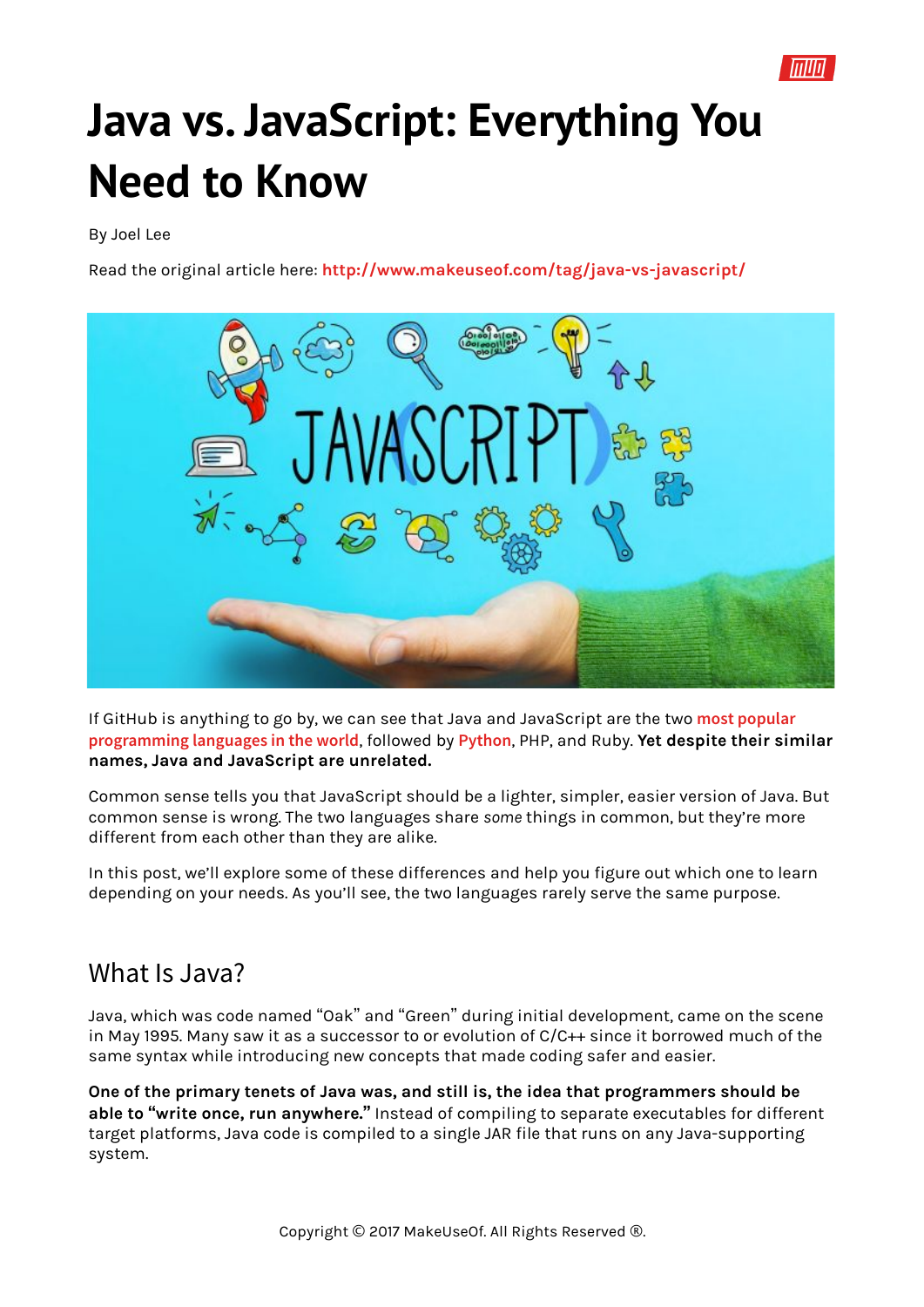



This is made possible by the **Java [Virtual Machine](http://parallels.com/) (JVM)**. The JVM reads the JAR file (which is a collection of Java-specific instructions), compiles it to platform-specific instructions at runtime, then executes the app. This process is aptly named **just-in-time compilation**. Learn more in **[our overview of the JVM](http://www.makeuseof.com/tag/java-virtual-machine-work-makeuseof-explains/?utm_source=pdf&utm_medium=pdf&utm_campaign=pdf)**.

So how is Java used in the real world?

- **Android apps** While other languages can be used, Java is the **off[icial language of](http://www.makeuseof.com/tag/build-android-app-programming-languages/?utm_source=pdf&utm_medium=pdf&utm_campaign=pdf)  [Android app development](http://www.makeuseof.com/tag/build-android-app-programming-languages/?utm_source=pdf&utm_medium=pdf&utm_campaign=pdf)**, which means fastest performance and most native experience. If you're interested in this, check out **[these resources for developing Android](http://www.makeuseof.com/tag/so-you-want-to-develop-android-apps-heres-how-to-learn/?utm_source=pdf&utm_medium=pdf&utm_campaign=pdf)  [apps](http://www.makeuseof.com/tag/so-you-want-to-develop-android-apps-heres-how-to-learn/?utm_source=pdf&utm_medium=pdf&utm_campaign=pdf)**.
- **Desktop apps** Java is perhaps the easiest way to create cross-platform software these days. Swing used to be the UI toolkit of choice for Java developers, but if you're just starting out, skip it and learn JavaFX or SWT instead. You'll thank yourself later.
- **Enterprise systems** Industries with high-volume data processing (e.g. banking, financial trading, etc.) tend to use Java for non-legacy systems because it's fast, portable, easier to maintain, and less prone to the kinds of catastrophic bugs that are common in lower-level languages.
- **Embedded systems** Some areas of the embedded space now rely on Java. Examples of embedded systems include digital watches, factory controllers, traffic lights, microcontrollers, hybrid vehicles, and more recently, **[Internet of Things devices](http://www.makeuseof.com/tag/internet-things-10-useful-products-must-try-2016/?utm_source=pdf&utm_medium=pdf&utm_campaign=pdf)**.
- **Scientific research** While data processing, computing, modeling, and simulations are often done in languages like MATLAB and Python, Java is commonly used for more complex tasks like natural language processing and artificial intelligence.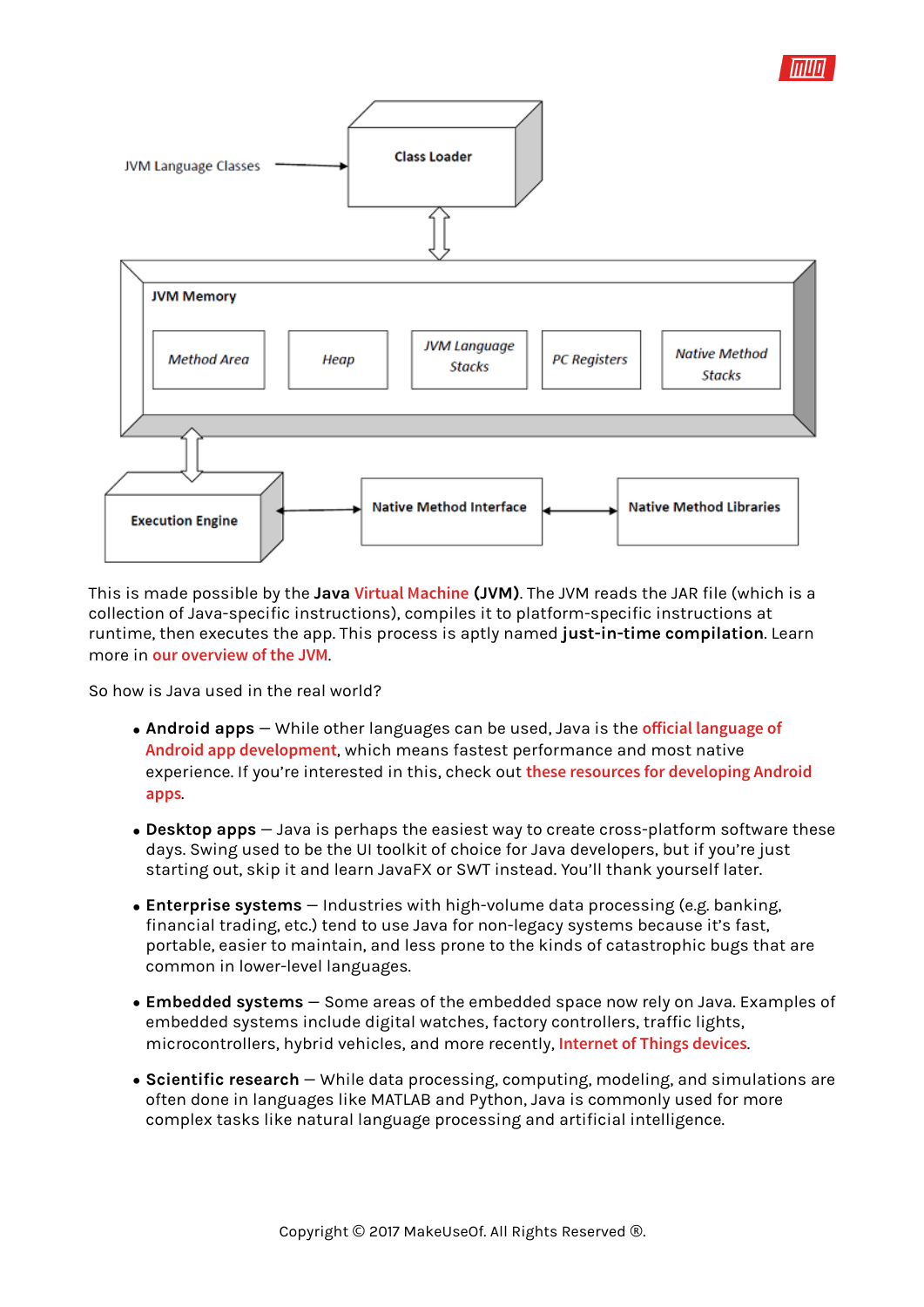

## What Is JavaScript?

JavaScript was born out of HTML's vast limitations. When Netscape Communications foresaw the need for a more dynamic web, they created a new language that could be written right within HTML. This language, which launched under the name LiveScript, was prototyped in just 10 days.

**LiveScript and Java were meant to complement each other**, hence the rename to JavaScript and why the two languages have similar syntax. But that's as far as the similarities go. Java never took off on the web and the two languages parted ways shortly thereafter. Alongside HTML and CSS, JavaScript is one of the **[three main pillars of web development](http://www.makeuseof.com/tag/what-is-javascript-and-can-the-internet-exist-without-it/?utm_source=pdf&utm_medium=pdf&utm_campaign=pdf)**.



**Unlike Java, which is compiled, JavaScript is interpreted.** When you visit a site that uses JavaScript, your browser receives the full JavaScript source code as-is and interprets it on-thefly using a **JavaScript engine**. Different browsers use different engines: V8 (Chrome), SpiderMonkey (Firefox), Chakra (Edge), etc.

That being said, JavaScript is no longer just a browser-side web language. Over the past decade, it has become one of the most flexible languages in the world, which explains why it's also the most popular. So how is JavaScript used in the real world?

- **Web apps** JavaScript can be used for both front-end and back-end web development. Front-end entails browser-side DOM manipulation (e.g. animations, data insertions, asynchronous updates) while back-end entails server-side logic (e.g. routing, data handling, database interactions). Some JavaScript frameworks do both, which is called full-stack web development.
- **Desktop apps** JavaScript can be taken off the web and packaged into standalone desktop software using frameworks like Electron and NW.js (formerly Node-Webkit). This is done by bundling a JavaScript engine inside the executable, which interprets the HTML/CSS/JS within a standalone desktop window.
- **Mobile apps** Frameworks like React Native and PhoneGap let you create mobile apps using JavaScript. These frameworks tend to fall into two types: those that transpile the JavaScript into native code and those that use a bundled JavaScript engine to render as an app.